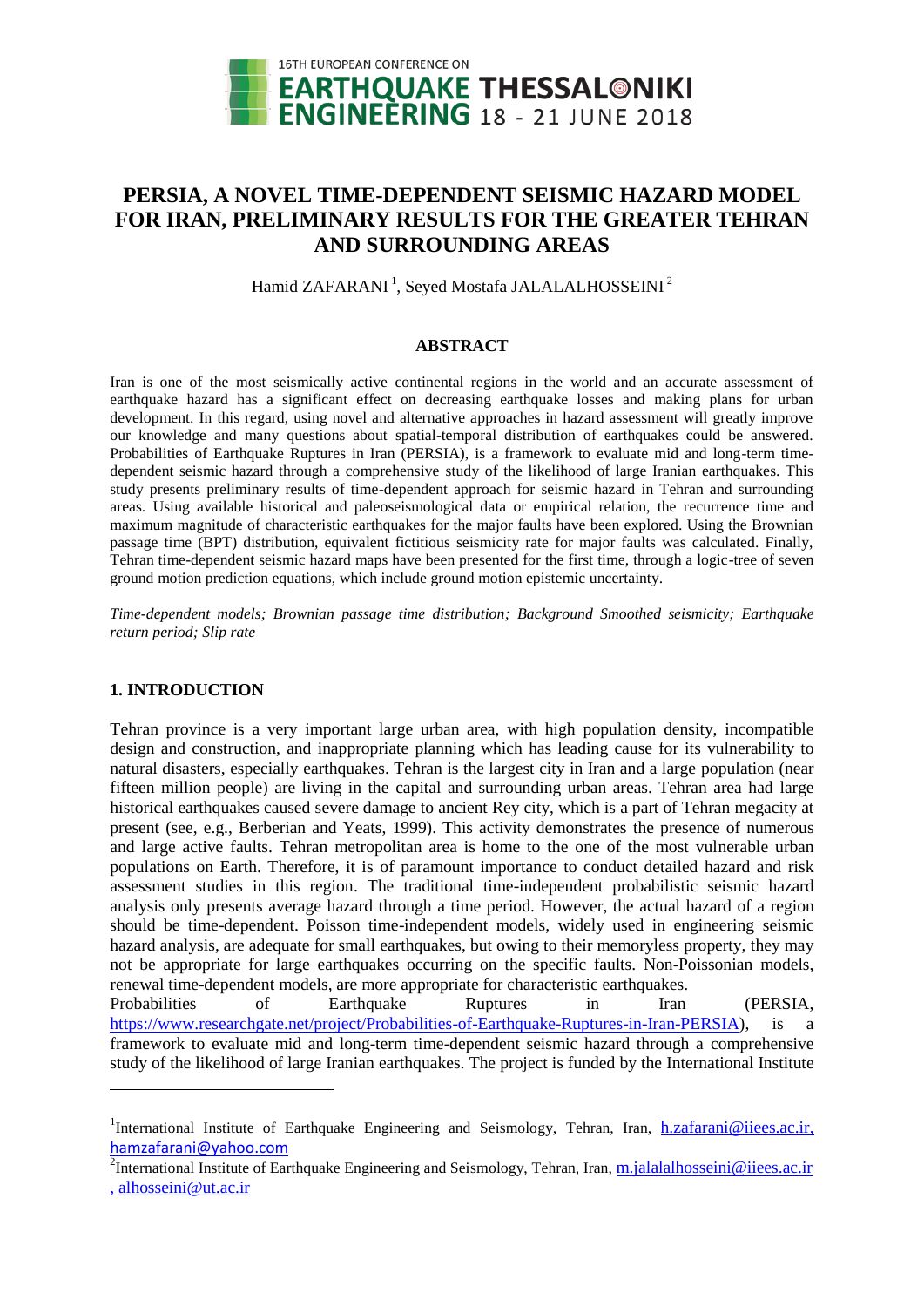of Earthquake Engineering and Seismology and is on-going. There are more than 10 collaborators from IIEES and School of Civil Engineering of Tehran and Shiraz Universities. Different aspects of engineering seismology and earthquake engineering; such as compilation and processing of a modern Iranian strong-motion database; development of new GMPEs for different Intensity Measures (IMs), evaluation of different GMPEs against local data; development of regional spatial correlation models for seismic hazard analysis of distributed systems; evaluation of geodetic and geological fault sliprates ; fault interaction effects and clustering characteristics of earthquakes and investigation of timedependent behavior of fault ruptures in Iran are included in the project. Some results published in peer-reviewed journals. Here, preliminary results of seismic hazard values in terms of Peak Ground Accelerations (PGAs) are presented for the Greater Tehran region.

## **2. SEISMICITY AND ACTIVE FAULTS OF THE REGION**

The delineation of seismic source plays an important role in the evaluation of seismic hazard. Seismic source characterization is dealt with three fundamental elements: (1) the identification, location, and geometry of significant sources of earthquakes; (2) the maximum size of the earthquakes associated with these sources; and (3) the rate at which they occur. Therefore, it is of special importance to identify the seismogenic sources of the region. Existence of several active faults, e.g., the North Tehran, Mosha, Taleghan, Ipak, Firuzkuh, Evanekey, Garmsar faults, is the main causes of seismicity of this region. Seismicity parameters are calculated on the basis of historical and instrumental earthquakes for a time period, from fourth century BC to the present time.

Historical earthquakes used in this study consist of the pre-1900 earthquakes gathered from different published sources available in the literature (Ambraseys 1978; Berberian et al. 1993; Berberian and Yeats 2001; Ambraseys and Melville 1982). According to historic sources, the oldest earthquake in Tehran region happened in 312–280 BC by the rupture of North Tehran fault (Ritz et al. 2012). During the 743 to 1177 AD, five main earthquakes have affected Tehran region. The source of earthquake in 743 was somewhere at the east of the ancient city of Rey (in south of Tehran), maybe the Garmsar fault (Berberian and Yeats 2001). The earthquake of 958 ruptured the Taleqan fault (Nazari et al. 2007). In 1119, the North Qazvin fault ruptured and shook the city of Qazvin at the west of today's Tehran (Berberian and Yeats 1999). Ritz et al. (2012) believes that the NTF caused the 1177 earthquake of Rey. After 1177 AD until present, this area has experienced two main earthquakes in 1665 and 1830 because of the rupture of east and central segments of the Mosha fault, respectively (Berberian and Yeats 1999). However, during the twentieth century, the region of Tehran has not experienced any strong seismic activity. Figure 1 illustrates the major historical earthquakes in the study area with active faults.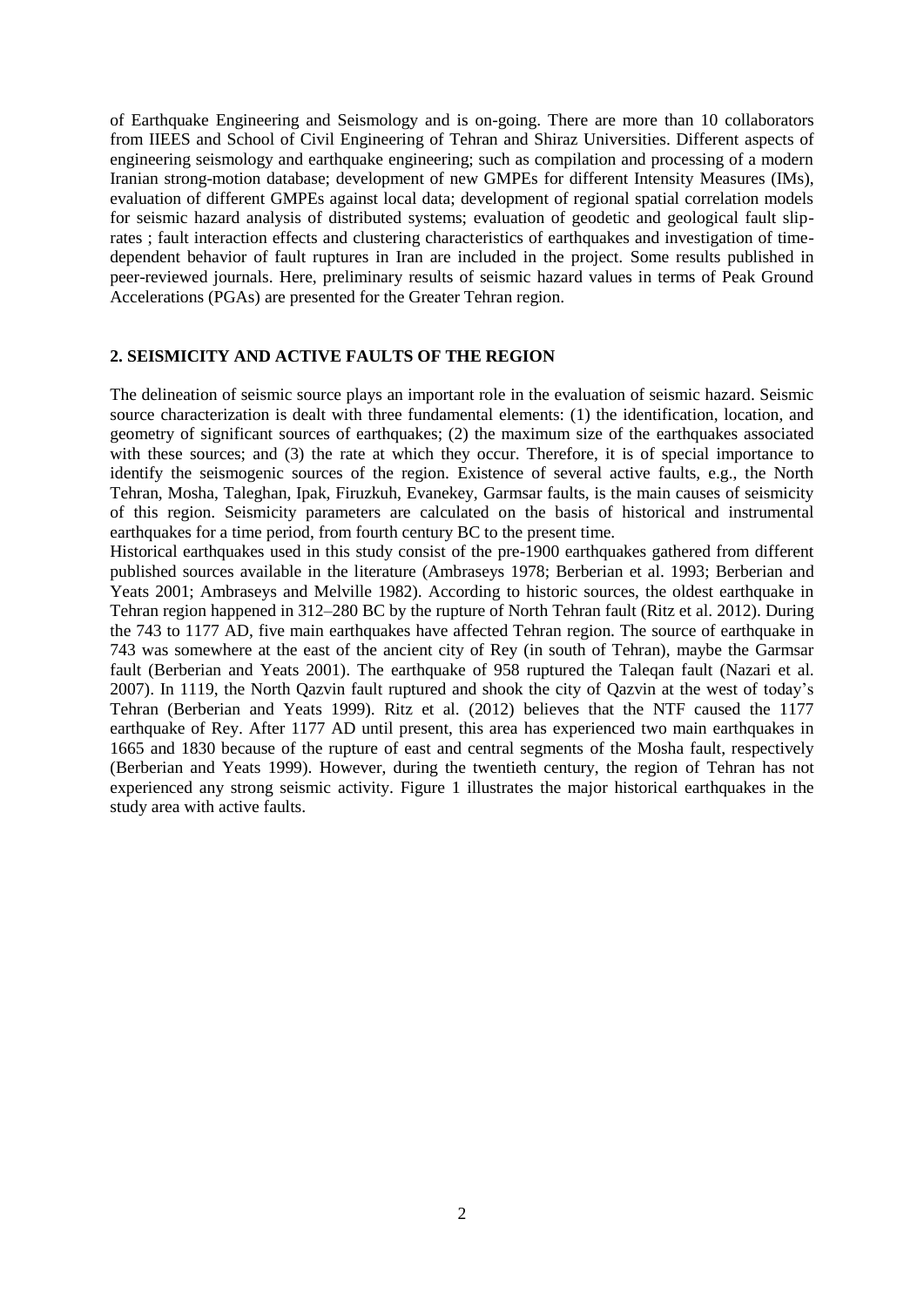

Figure 1. Map showing the active faults (black lines) considered in this study and a geographical distribution of historical earthquakes (red circles)

The earthquake catalog with a radius of 150 km around Tehran has been used to calculate seismicity parameters. Earthquake catalog helps us to obtain comprehensive information about ground shaking happened in Tehran and its vicinity. A rectangular area with 49.86-53.03 E longitudes and 34.30-36.85 N latitudes around the center of Tehran is used to choose all earthquakes with Mw greater than 4 located inside the rectangular. Earthquakes with magnitudes between 4 and 6.5 are not assigned to any fault or fault segment. These are considered as sources which are spread over a large area. The smoothed historic seismicity approach suggested by Frankel (1995) is implemented to smooth the distributed seismicity.

All Major historical earthquakes associated with the nearest possible faults in the study area (see table 1) are taken into account. To estimate recurrence interval and last historical event for a number of individual faults, paleoseismological, historical, and archeoseismological data have been gathered where available. For the other faults, the recurrence intervals have been estimated based on the recently derived slip rates. Khodaverdian et al. (2015) studied on long-term fault slip rates in the Iranian, plateau. Their kinematic deformation model is fitted to the newest data set of Iran including updated fault traces, geological slip rates, geodetic velocities, principal stress directions, and velocity boundary conditions. For those faults without paleoseismological or archeoseismological studies, earthquake recurrence interval of each fault can be evaluated by dividing average of characteristic displacement to its slip rate value (Akinci et al. 2010). By applying the Wells and Coppersmith (1994) relationship, average of characteristic displacement can be evaluated from maximum moment magnitude.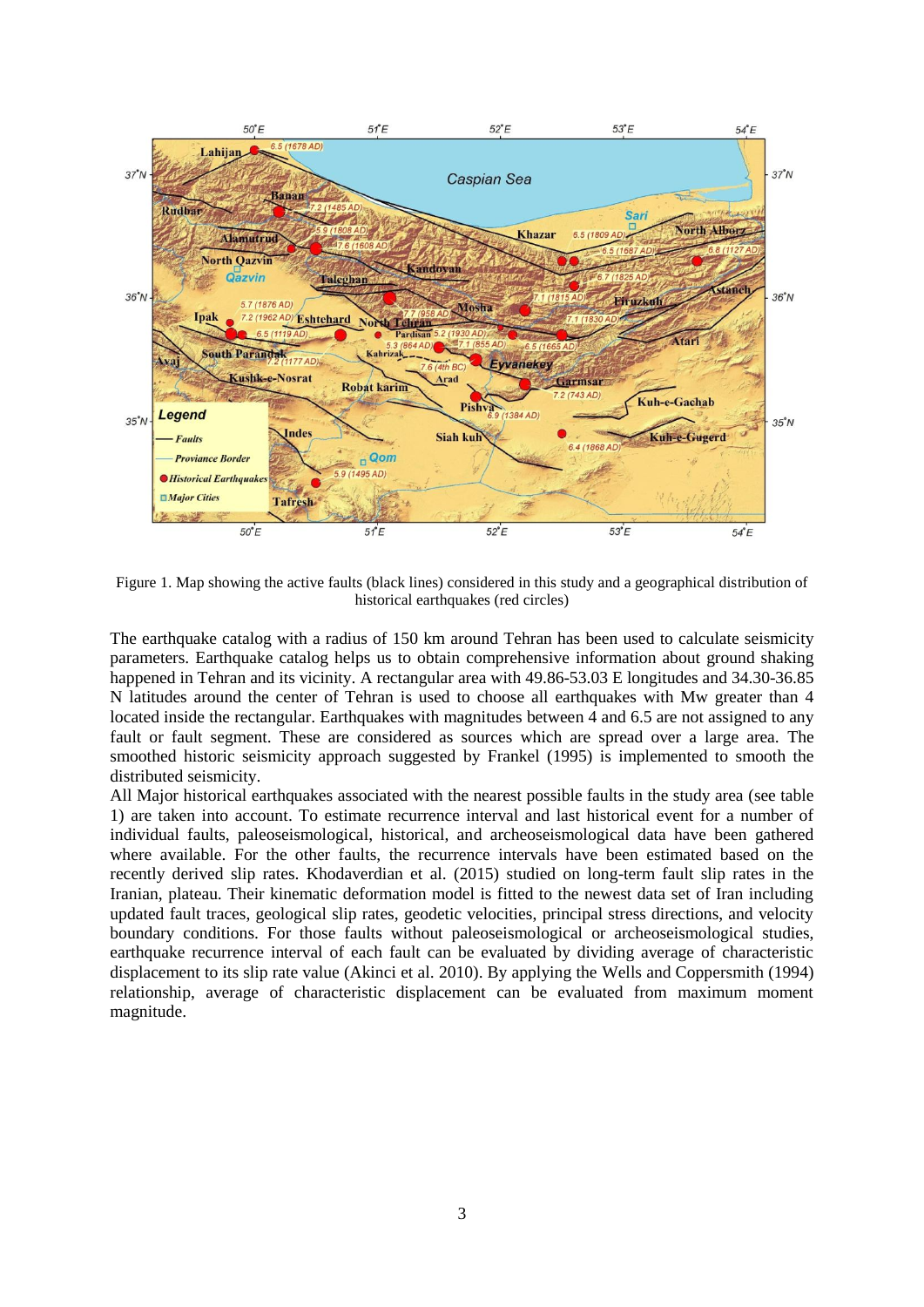| <b>Date</b>  | <b>Magnitude</b><br>(Ms) | Lat.            | Long. | <b>Nearest Faults</b>              |
|--------------|--------------------------|-----------------|-------|------------------------------------|
| 4th BC(a)    | 7.6                      | 35.5            | 51.8  | Eyvanekey, Garmsar, Pishva         |
| 743(a)       | 7.2                      | 35.3            | 52.2  | Garmsar, Eyvanekey                 |
| 855(a)       | 7.1                      | 35.6            | 51.5  | Eyvanekey, Pishva, N-Tehran        |
| 864(a)       | 5.3                      | 35.7            | 51    | Eshtehard, Robat karim, N-Tehran   |
| 958(a)       | 7.7                      | 36              | 51.1  | Mosha, Taleghan                    |
| $1119$ (a&b) | 6.5                      | 35.7            | 49.9  | N-Qazvin, Alamutrud,               |
| 1127(a)      | 6.8                      | 36.3            | 53.6  | N-Alborz, Astaneh                  |
| $1177$ (a&c) | 7.2                      | 35.7            | 50.7  | N-Tehran, Eshtehard, Ipak          |
| $1384$ (d)   | $\overline{?}$           | Rey and Varamin |       | Pishva, Garmsar, Evanekey          |
| $1485$ (d)   | 7.2                      | 36.7            | 50.2  | Banan, Alamutrud, N-Alborz         |
| 1495 $(d)$   | 5.9                      | 34.5            | 50.5  | Indes, Tafresh, Kushknosrat        |
| 1608(a)      | 7.6                      | 36.4            | 50.5  | Alamutrud, N-Qazvin, Taleghan      |
| 1665(a)      | 6.5                      | 35.7            | 52.1  | Mosha                              |
| $1678$ (d)   | 6.5                      | 37.2            | 50    | Khazar, N-Alborz                   |
| $1687$ (d)   | 6.5                      | 36.3            | 52.6  | Lahijan, N-Alborz                  |
| $1808$ (d)   | 5.9                      | 36.4            | 50.3  | N-Qazvin, Alamutrud                |
| $1809$ (d)   | 6.5                      | 36.3            | 52.5  | Khazar, N-Alborz                   |
| 1815(b)      | 7.1                      | 35.9            | 52.2  | Mosha, N-Alborz                    |
| 1825(d)      | 6.7                      | 36.1            | 52.6  | N-Alborz, Firuzkuh                 |
| 1830(a)      | 7.1                      | 35.7            | 52.5  | Mosha, Firuzkuh                    |
| $1868$ (d)   | 6.4                      | 34.9            | 52.5  | Siah kuh, kuhe gachab, kuhe gugerd |
| $1876$ (d)   | 5.7                      | 35.8            | 49.8  | Ipak, S-Parandak                   |
| $1930$ (d)   | 5.2                      | 35.76           | 52    | Mosha, N-Tehran                    |
| 1962(a)      | 7.2                      | 35.71           | 49.81 | Ipak, S-Parandak                   |

Table 1. Major historical earthquakes associated with the nearest possible faults

(a) [Ambraseys, 1978]

(b) [Berberian et al., 1993]

(c) [Ritz et al., 2012]

(d) [Ambraseys and Melville, 1982]

#### **3. METHOD**

Seismic hazard in the region has been assessed by combining the contributions from (I) earthquakes with magnitudes between 4 and 6.5 that are not assigned to any fault or fault segment and referred to as "background seismic activity" (Frankel, 1995) and (II) earthquakes with magnitudes equal to or greater than 6.5 that may emanate from faults or fault segments. The final seismic hazard maps in the region are obtained by combining the contributions of background seismic activity and characteristic earthquakes emanating from faults. For the contribution of background seismic activity to seismic hazard, the small earthquakes are not assigned to any fault source. The spatially smoothed seismicity model assumes that future earthquakes will occur in the vicinity of past earthquakes.

Previous studies in Iran usually have assumed seismically homogeneous area sources with uniformly distributed seismicity parameters. Here, for small to moderate events (i.e. those with Mw between 4 and 6.5), a time-independent model based on the spatially smoothed seismicity rate of earthquakes (Frankel, 1995) has been used. Initially, the area under study was divided into 192 square cells with a spacing of  $0.2 \times 0.2$  degree. The number of earthquakes out of the total of 161 earthquakes in the catalog that have taken place at a given cell is counted and smoothed. The cumulative number of earthquakes  $(n_i)$  are spatially smoothed by multiplying them by a Gaussian function having a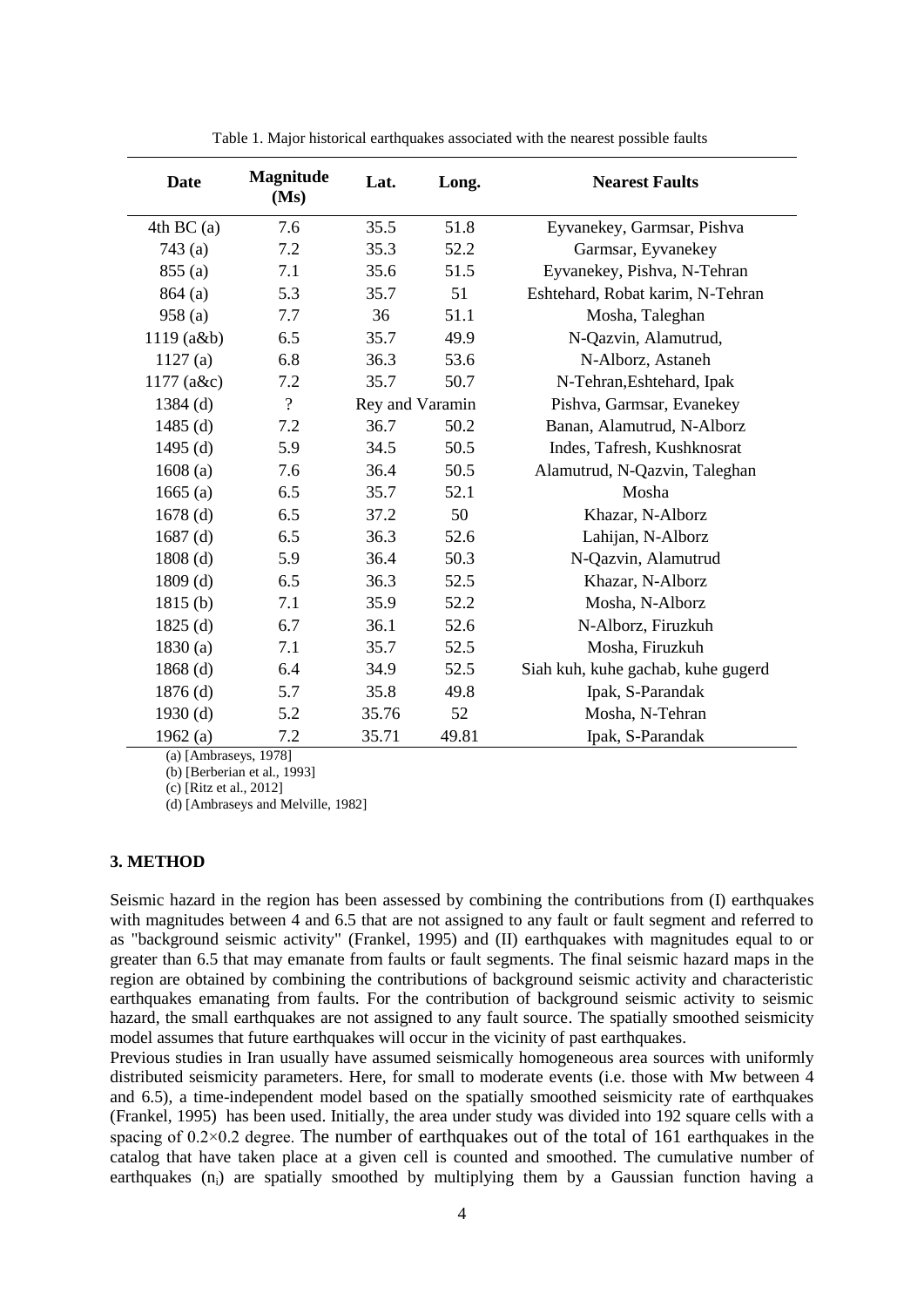correlation distance (c). For each cell, the spatially smoothed values  $(\tilde{n}_i)$  are calculated by using a Gaussian function (Frankel, 1995).

$$
\tilde{n}_i = \frac{\sum_j n_j \exp(-\Delta_{ij}^2/c^2)}{\sum_j \exp(-\Delta_{ij}^2/c^2)}
$$
\n(1)

 $\Delta_{ij}$  is the distance between the i<sub>th</sub> and j<sub>th</sub> cells and c is the correlation distance and the radius of smoothing is equal to 3c. In this equation j represents the number of grids around the  $i<sub>th</sub>$  grid within the smoothed radius of 3c.

Zafarani et al. (2015) evaluated the completeness of earthquake records in the different zones of the plateau. The estimated values indicated that spatial variations in quality of seismic catalog and its completeness magnitude are decreasing with time. Therefore for this problem we used an appropriate method for incomplete catalogs called "mean method" (Milne and Davenport, 1969). In this method we calculate the corrected b-value in the region. We assign a b-value of 0.94 based on the analysis of the de-clustered catalogs as well as using mean method for incomplete catalogs. The frequencymagnitude distribution for background earthquakes follows Gutenberg-Richter distribution. The bvalue is evaluated 0.94 for all of the seismic cells whereas different amounts are calculated for a-value differentiating from one cell to another. Using the resulting seismic parameter at each grid sources, seismic hazard maps corresponding to background seismicity can be constructed. As mentioned above, each square cell contributes to hazard as an area source. There are a and b values for each cell, Therefore necessary parameters to calculate hazard in classical formulation are available. Using Poissonian model and classical formulation for PSHA, the seismic hazard for background seismicity has been calculated.

The time-predictable characteristic earthquake model was adopted to evaluate the seismic hazard for the major active faults. Earthquake recurrence intervals for characteristic events from the active faults were analyzed and modeled by the probability distribution function. The recurrence time of characteristic earthquakes for the major faults have been explored. Using time-dependent model, we calculate the probability of occurrence of earthquakes with  $Mw > 6.5$  for individual fault sources. Based on historical earthquakes and paleoseismological data in the region, if available, or empirical relation between fault length and magnitude we explored maximum magnitude for individual faults. The probability of occurrence of the next large earthquake during a specified time interval can be calculated by using BPT distribution (see following paragraphs).

Khodaverdian et al. (2015) recently have researched on Long term Fault slip rates, distributed deformation rates and forecast of seismicity in the Iranian plateau. They have calculated the long-term crustal flow of the Iranian Plateau using a kinematic finite element model. They find the best kinematic model which has acceptable compatibility with geological slip rates, geodetic velocities, and interpolated stress directions. We have used the result of this effort on studying slip rate and other sources in our work.

Here we combine geological data (fault length, slip rate, and paleoseismological data) with historical seismicity data to explore the recurrence times of characteristic earthquakes for the 31 major faults. Some seismogenic sources have very low slip rates and recurrence times are longer than the completeness interval of the historical information. In some fault segments, due to lack of paleoseismological investigations, we assume that last characteristic earthquake occurred before 2000 years ago and a mean return period of 2000 years for those faults that does not have historical and paleoseimological data is considered. In other words there is evidence implies that these faults are active but there is no record in historical documents. Therefore we use a pessimistic assumption that explains these faults passed a period of 2000 years equal to their earthquake cycle. Faults with length beyond 150 km (i.e. the Mosha, North Tehran and khazar) have been divided to two east and west segments.

Using the characteristic earthquake model, we calculate the probability of occurrence of earthquakes with  $Mw > 6.5$  for each fault sources. Large earthquake recurrence on a single fault is thought to be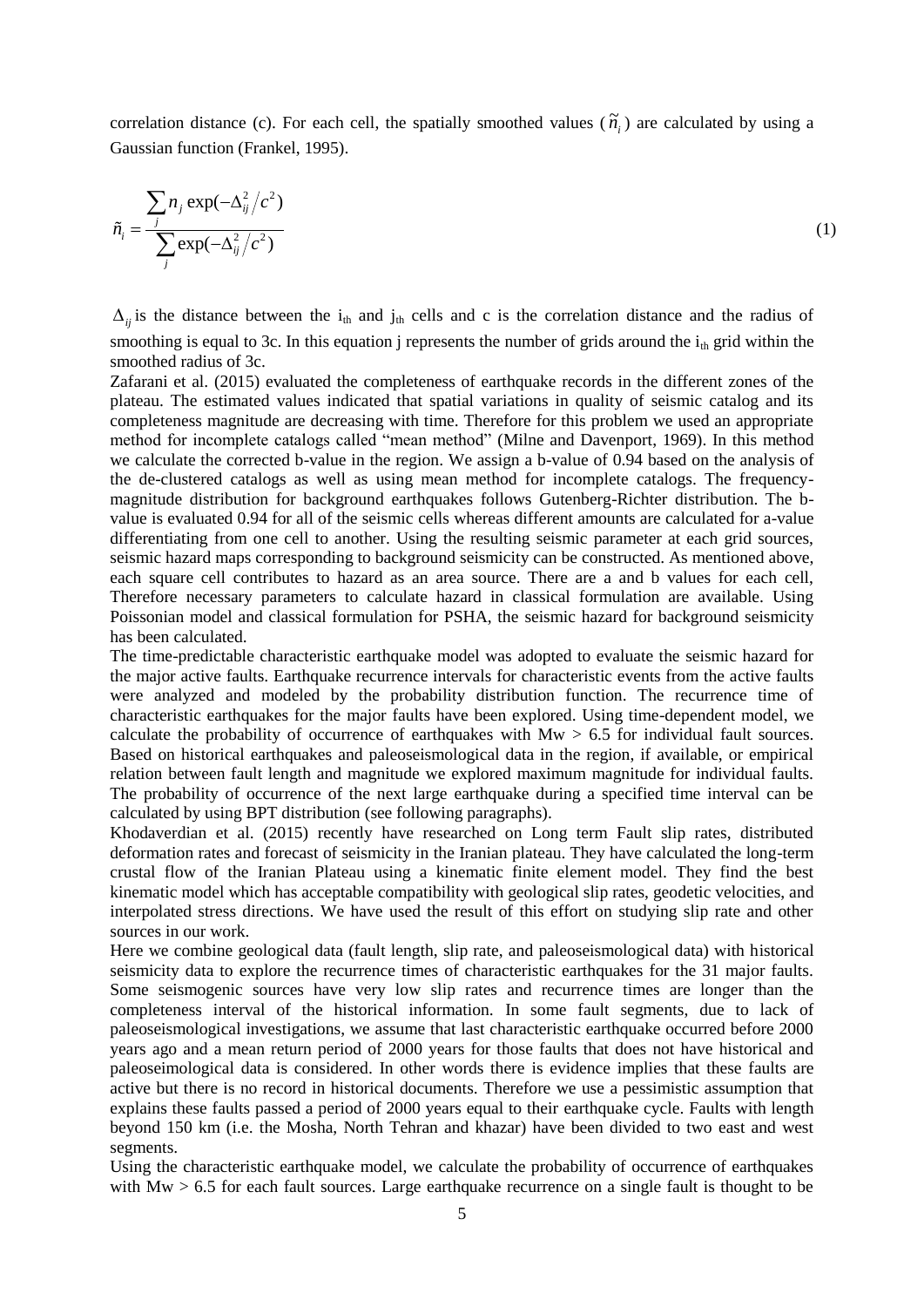cyclic, as a result the probability of the next earthquake depends on the time since the last one (Frankel et al., 2002; Hebden and Stein, 2009). A time-dependent model in which some probability distribution describe the time between characteristic earthquakes is used to calculate conditional probability of a large earthquake for each fault in the next 50 years. The probability is small shortly after the last one and then increases with time. For times less than about 2/3 of the assumed mean recurrence interval since the previous earthquake, time-dependent models predict lower probabilities. Eventually, if a large earthquake has not occurred by this time, the time-dependent models predict higher probabilities. In the literature, various models are recommended for the probability density function of inter-event times such as The Gaussian, Lognormal, Gamma and Weibull (Hagiwara et al., 1974; Hogg and Craig, 1978; Lindh, 1983; Sykes and Nishenko, 1984; WGCEP, 1995; Jackson and Kagan, 1998). Most recently the Brownian Passage Time (BPT) model has been proposed to describe the probability distribution of inter-event times (Matthews et al., 2002). The BPT distribution is defined by two parameters, the mean time or period between earthquakes  $(\mu)$ , and the aperiodicity of the mean time (α). The aperiodicity known as the coefficient of variation, accounts for the periodicity in the recurrence times for an earthquake; a coefficient of variation of 1 represents irregular Poissonian behavior and a coefficient of variation of 0 indicates periodic behavior (Matthews et al., 2002). In this study, BPT model is used as the probability distribution of inter-event times. The probability density for the BPT model is given by equation 2:

$$
f(t) = \sqrt{\frac{\mu}{2\pi\alpha^2 t^3}} e^{\frac{-(t-\mu)^2}{2\alpha^2 \mu t}}
$$
 (2)

The hazard function increases with decreasing values of  $\alpha$  and becomes Poissonlike with increasing values that approach 1.

Information including seismographic and paleoearthquake data are not sufficient to really determine recurrence of large earthquakes and its aperiodicity. Anyway, to explore appropriate value of α by using the correction proposed by (Zöller et al., 2008) using three values of 0.25, 0.5 and 0.75 are mentioned for a sensitivity study.

Conditional probability specifies the likelihood that a given earthquake will happen within a specified time. This likelihood is based on the information about past earthquake occurrences in the given region and the basic assumption that future seismic activity will follow the pattern of past activity. The conditional probability of an earthquake recurring on a fault at some time  $t<sub>e</sub>$  after the last event in the interval  $t_e$  to  $t_e + \Delta T$ , conditioned on the fact that it has not occurred prior to  $t_e$ , is given by:

$$
P_{cond}(t_e \le t \le t_e + \Delta T) = \frac{\int_{t_e}^{t_e + \Delta T} f(t)dt}{\int_{t_e}^{\infty} f(t)dt}
$$
\n(3)

This probability is said to be conditional because it changes as function of the time elapsed since the last earthquake. The probabilities of occurrence for the next event were assessed using Brownian passage time statistical distributions. For the BPT model, the 50 year conditional probabilities for each fault are calculated. The 50yr conditional probabilities are converted to effective Poissonian annual probabilities by the use of following expression:

$$
R_{\rm eff} = \frac{-\ln(1 - P_{\rm cond})}{T} \tag{4}
$$

Reff is named equivalent fictitious seismicity rate and is equal to the annual probability of a Poisson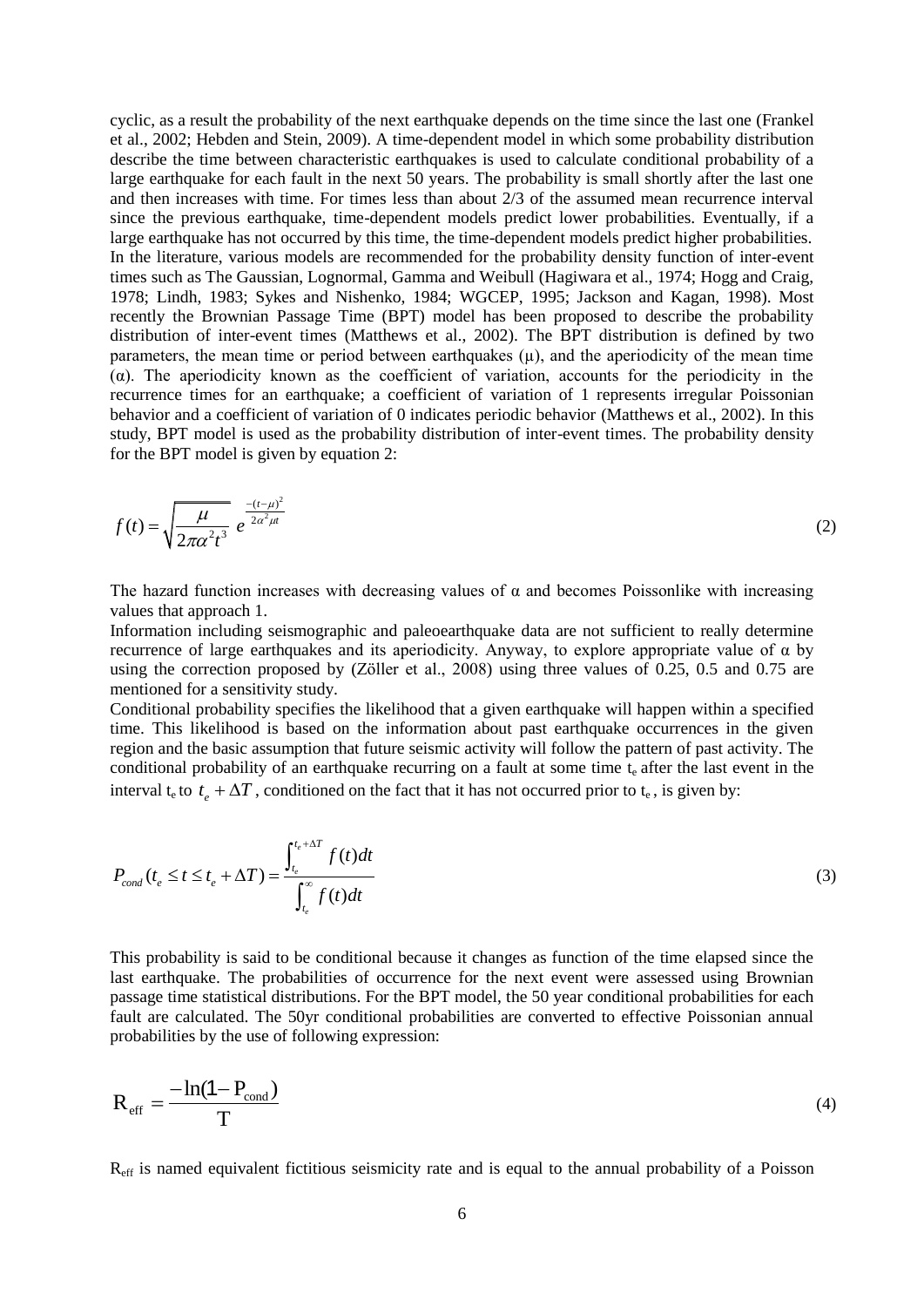Process. For each fault, equivalent annual mean rates  $(R_{\text{eff}})$  have been calculated based on the assumptions described above.

In this study, seismic hazard maps obtained by using characteristic model, time-dependent annual activity rates and classic formulation for these faults. We have chosen the most appropriate ground motion prediction equations (GMPE) based on their applicability in the region described in the next section. Four local (Ghasemi et al. 2009 and Soghrat et al. 2012, Kale et al. 2015, Zafarani et al. 2017), one regional attenuation models (Akkar and Bommer 2010) and two NGA models have been selected (Campbell and Bozorgnia, 2008; Chiou and Youngs, 2008). Using equivalent time-dependent annual mean rates, selected GMPEs and classical formulation of hazard analysis seismic hazard maps are calculated.

Final seismic hazard maps in the region are obtained by combining the contributions of background seismic activity and characteristic earthquakes emanating from faults. In case of characteristic earthquakes there were different scenarios in return period and time of last event for some faults. In order to capture other epistemic uncertainties (e.g. uncertain slip rates and uncertain paleoseismological dating and, hence, uncertain recurrence times), a logic-tree has been setup. The technique of "logic trees" has been widely used to incorporate scientific uncertainty in a PSHA. The fact that there are significant scientific uncertainties in earthquake source characterization and ground motion estimation means that there is not a unique result for the relationship between ground motion level and probability of exceedance. In fact, there is usually a significant range of possible ground motion levels for a given probability of exceedance.

By applying Seven GMPEs and two values for earthquake recurrence interval for the North Tehran, Taleghan and Mosha Fault the logic tree is completed for the Hazard calculation. As a result, we have 56 independent calculations  $(2\times2\times2\times7)$  which have to be combined to achieve the final result (see Figure 2). The final seismic hazard maps for PGA, are shown in Figure 3.



Figure 2. The logic tree used for time-dependent seismic hazard model and appropriate GMPEs that used only for PGA calculations (Jalalalhosseini et al. 2017).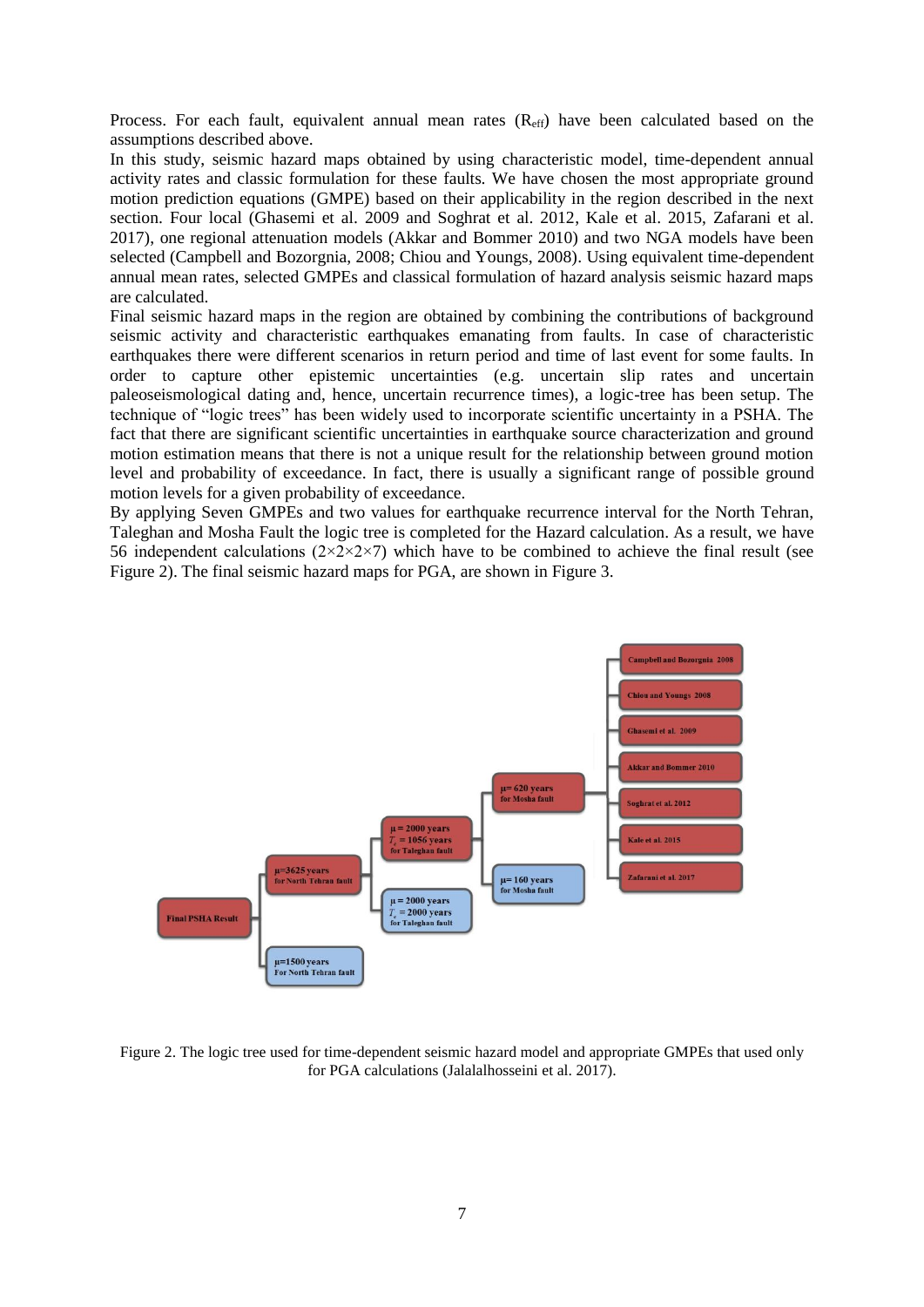

Figure 3. Final seismic hazard maps for PGA (in gal) obtained by combining background seismic activity and time-dependent characteristic earthquakes emanate from faults corresponding to a return period of (a) 475 and (b) 2475 year

# **4. DISCUSSION AND CONCLUSIONS**

The resulting seismic hazard map (in return period of 475 and 2475 years) are presented in terms of PGA in Figure 3. In these maps, the eastern parts of the region represent a larger value of PGA than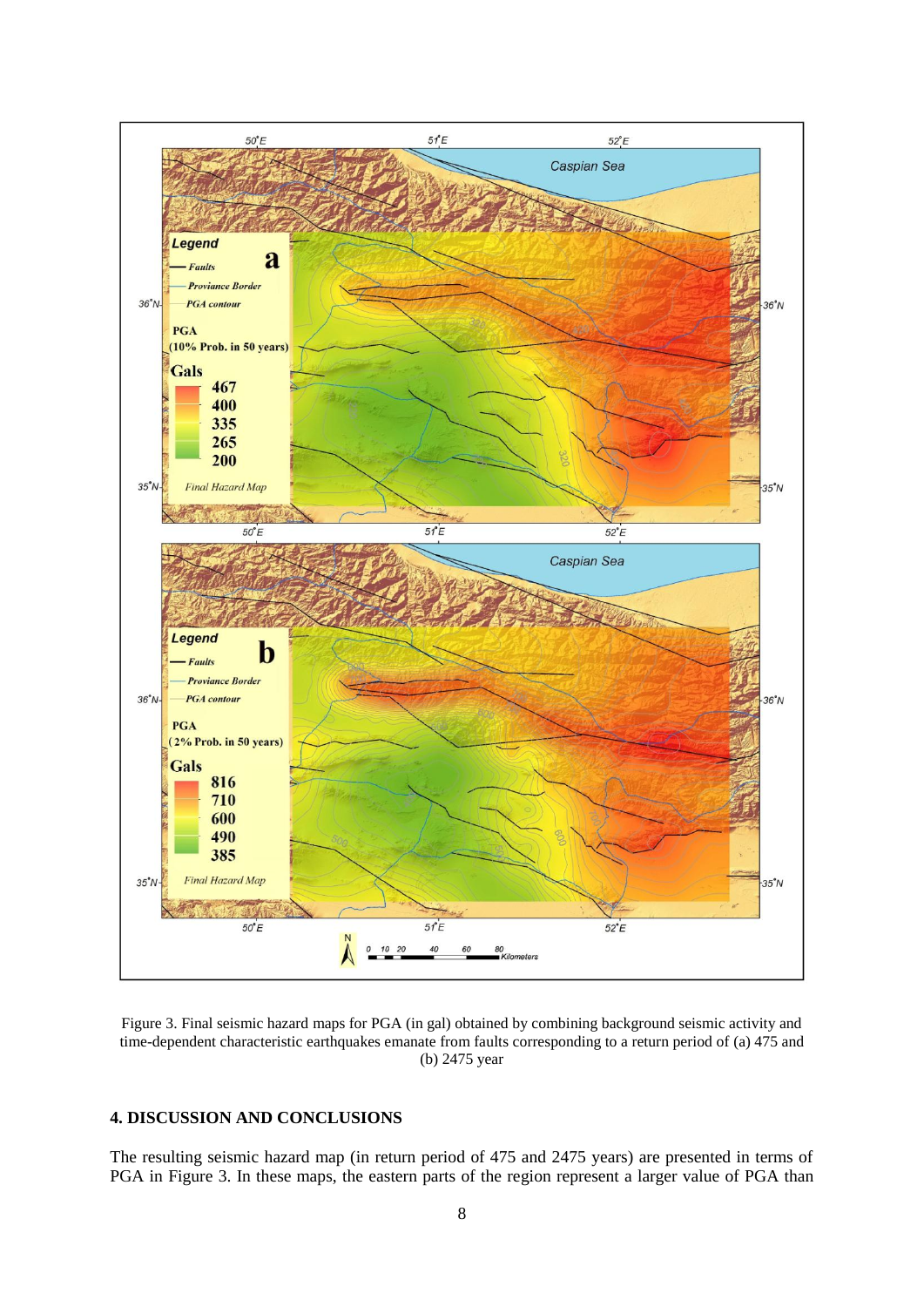western parts. This is due to the large number of small earthquake with magnitude 4 to 6.5 in eastern parts near the Garmsar, Eyvanekey, and Mosha faults. Moreover, it is obvious that there are some hidden and unknown faults in Iran that have not shown any distinguished event yet. For example, two hidden faults caused serious damages during two recent earthquakes of Baladeh (M6.2, 2004) and the Ahar– Varzaghan (M6.5, 2012). Therefore, the earthquakes with low to moderate magnitudes distribute randomly across the area, and it would be better to cluster into background sources. A smoothing radius of 120 km is selected for background seismicity smoothing. Obtained results represent larger values near the cells which include a large number of earthquakes, and those cells which are empty or include less number of earthquakes show lower seismicity rate. The maximum PGA for a return period of 475 and 2475 years obtained around 380 and 670 cm/s2 respectively in south-east of the region around the Garmsar and Mosha fault.

By combining the background seismic sources with the individual faults, we can consider all earthquakes of the area. This method can improve our judgment about the seismicity of the region concerned to return long period earthquakes and can omit the inefficiency due to the incompleteness of the earthquake catalog. PSHA calculations have been performed for two levels of probability of exceedance, i.e., 10 and 2% probabilities of exceedance in 50 years. Here, the ground motions are determined for soft rock conditions, and final hazard maps created for PGA, SA, and PGV with a 10 and 2% probability of exceedance for a time period of 50 years. Time-dependent method shows that by increasing in time elapsed since last earthquake, the probability of earthquake increases. The result maps indicate that hazard increases around the large faults that can produce characteristic earthquakes. For faults which have elapsed a long time since the last event, probability of earthquake augment and it brings about hazard. The time-dependent maps differ from the time-independent maps near a fault sources. Therefore, our result maps (Figure 3) illustrate that hazard increases in the vicinity of faults which are late in their cycles. It has been a long time since there was any earthquake in these faults; therefore, the 50-year BPT model conditional probabilities for these faults are high.

The generated PGA hazard maps indicate an increase in PGA toward the northern part of the map, where the Alamutrud, Taleghan, Mosha, and North Tehran faults are located. It means that for this region, time-dependent behavior of seismic sources has an important contribution to the seismic hazard maps. Therefore, the new maps introduce significant improvements over the previous timeindependent maps of the region. In the studied area, numerous seismological, geological, and paleoseismological data are available together with good records of instrumental earthquakes for recent century. We note that in many situations, no information other than a priori estimates of certain parameters is available. For example, for those faults which do not have historical and paleoseimological data, we assume that last characteristic earthquake occurred before 2000 years ago. Uncertainties in background seismicity such as the minimum magnitude, b value parameters, and edge effect for cells located near the corner and edge of the studied area should be considered in a separate study. Several attenuation functions including NGA were selected in order to consider the type of rupture mechanism and site effect.

Accounting for uncertainties, the logic tree was implemented. Hazard maps should be updated regularly, as new information on earthquake recurrence and maximum magnitude becomes available from new researches. Research on such important hazard topics as recurrence time, maximum magnitude, long-term slip rate, rupture histories of historical earthquakes, magnitude–frequency distributions for individual faults, and the effects of shallow and deep site conditions on attenuation relation will improve the seismic hazard maps in the future. We study the influence of the aperiodicity and the elapsed time on the hazard estimation for North Tehran fault. Knowing the fault and the statistic of the earthquake recurrence times (i.e., the elapsed time and the BPT distribution), the impact on hazard ranges about 10 for 10% in 50 years; we are currently studying on uncertainties and its influence on seismic hazard that can improve the seismic hazard maps in the future. We determined the maximum value of PGA around  $470 \text{ cm/s}^2$  and  $800 \text{ cm/s}^2$  for return periods of 475 years and 2475-years, respectively. For most parts of the study area, located well away from the time-dependent sources, the ground motions are similar for both time-dependent and time-independent methods. The northern and eastern parts of the region which are located near north Tehran, Taleghan, Mosha, Eyvanekey, and Garmsar fault zones generally have elevated hazard relative to the time-independent maps.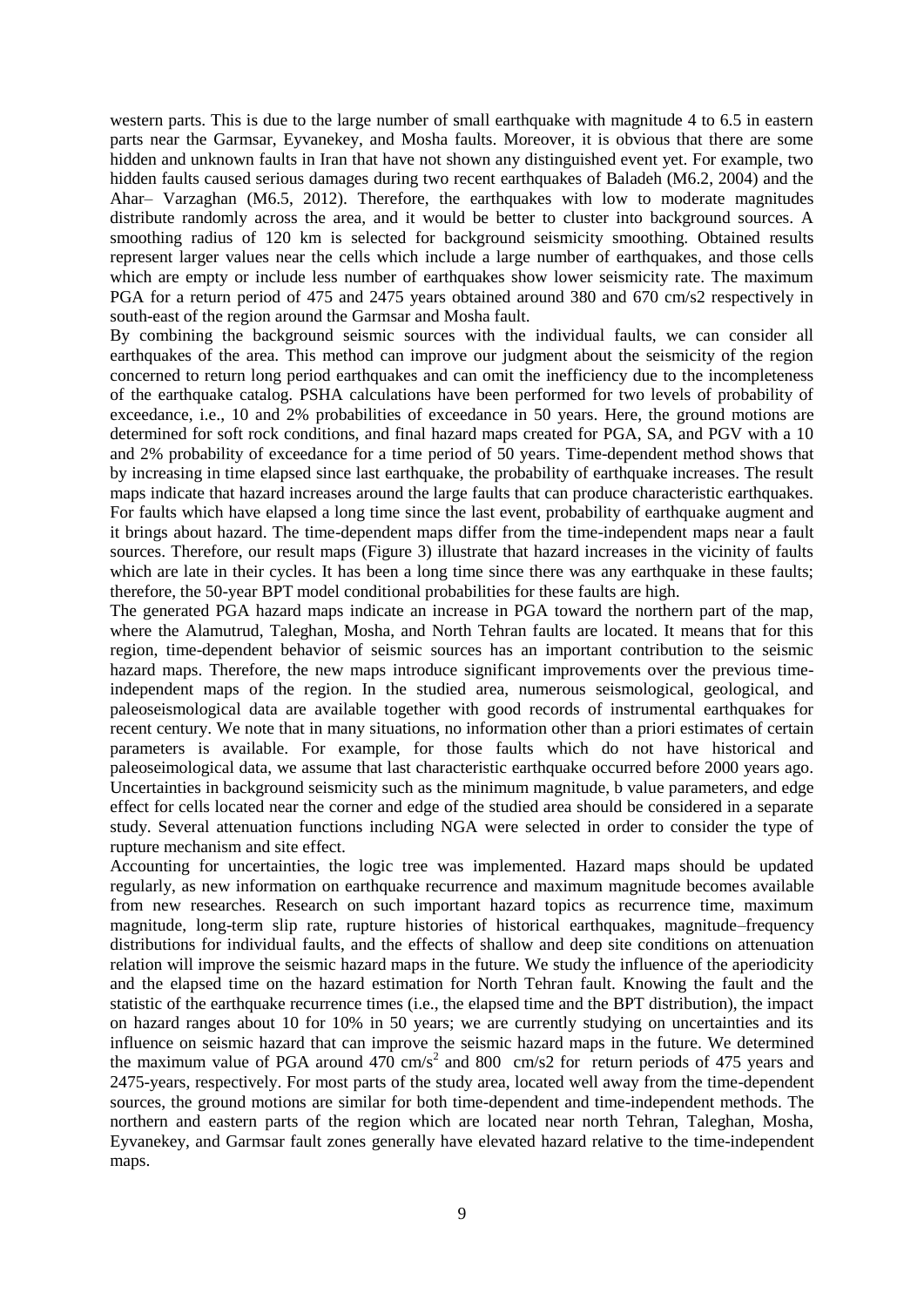This is because it has been quite a long time since the last earthquake, and all of these faults are, most likely, in the latter half of their seismic cycles. The southern and western parts of the region which are near Rudbar, Ipak, and Avaj falt have time-dependent hazard that is lower than the in time-dependent hazard due to the relatively short period since the 1990 Manjil-Rudbar earthquake, 1962 Buyin Zahra earthquake, and 2002 Avaj earthquake, which places these faults in the first half of their seismic cycles.

#### **5. ACKNOWLEDGMENTS**

This study was supported by the International Institute of Earthquake Engineering and Seismology (IIEES), Project No. 9611/592: "Time-dependent hazard in the Iranian Plateau, case study: Tehran region" and the PERSIA project. H. Zafarani thanks the continuing support of the International Institute of Earthquake Engineering and Seismology during this research, in the frame-work of the Probabilities of Earthquake Ruptures in Iran (PERSIA) project. The Iranian Seismological Center (IRSC) were searched for instrumental catalogs. The authors thank M. Villani and M. Ordaz for kindly providing of CRISIS code. We thank all collaborators of PERISA especially: A. Khodaverdian, A. Majidinejad, A. Eskandarinejad, A.H. Shafiee, S. Ommi, H. Vahidifard, A. Ansari, A. Lotfi, A. Zarrin Eghbal, M.R. Soghrat, and S.M.M. Ghafoori.

#### **6. REFERENCES**

Akkar, S. & Bommer, J., (2010). Empirical Equations for the Prediction of PGA, PGV, and Spectral Accelerations in Europe, the Mediterranean Region, and the Middle East. Seismological Research Letters, 81(2), pp. 195-206.

Akinci, A., Perkins, D., Lombardi, A. & Basili, R. (2010). Uncertainties in Probability of Occurrence of Strong Earthquakes for Fault Sources in the Central Apennines, Italy, Journal of Seismology, 14(1), pp. 95-117.

Ambraseys, N.N. (1978). The relocation of earthquakes in Iran, Geophys. J. Int. 53, 117–121.

Ambraseys, N.N. and Melville, C.P. (1982). A history of Persian earthquakes, Cambridge University press, London, 219 pp.

Berberian, M., Ghorashi, M., Arjangravesh, B. and Mohajer Ashjaie, A. (1993). Seismotectonic and Earthquake-Fault Hazard Investigations in the Great Ghazvin Region (in Persian).. Geoelogy Surveying of Iran, Tehran, Volume 63, p. 61.

Berberian, M. and Yeats, R.S. (1999). Patterns of historical earthquake rupture in the Iranian Plateau, Bull. Seismol. Soc. Am., 89(1), 120-139.

Berberian, M. and Yeats, R.S. (2001). Contribution of archeological data to studies of earthquake history in the Iranian Plateau, J. Struct. Geol., Paul Hanock memorial Issue., J. Struct. Geol., 23, 536-584.

Boore, D. M. & Atkinson, G. M., (2008). Ground-motion prediction equations for the average horizontal component of PGA, PGV, and 5%-damped PSA at spectral periods between 0.01 s and 10.0 s. Earthquake Spectra, 24(1), pp. 99-138

Campbell, K. W., and Y. Bozorgnia (2008). NGA ground motion model for the geometric mean horizontal component of PGA, PGV, PGD and 5%-damped linear elastic response spectra for periods ranging from 0.01 to 10 s, Earthq. Spectra 24, 139–171

Chiou, B. S., and R. R. Youngs (2008). An NGA model for the average horizontal component of peak ground motion and response spectra, Earthq. Spectra 24, 173–215..

Frankel, A. (1995). Mapping seismic hazard in the Central and Eastern United States, Seismological Research Letters, 66(4):8–21.

Frankel, A., Petersen, M.D., Mueller, C., Haller, K.M., Wheeler, R.L., Leyendecker, E.V., Wesson, R.L., Harmsen, S.C., Cramer, C.H., Perkins, D.M. and Rukstales, K.S. (2002). ''Documentation for the 2002 update of the national seismic hazard maps,'' USGS Open-File Report, 02–420.